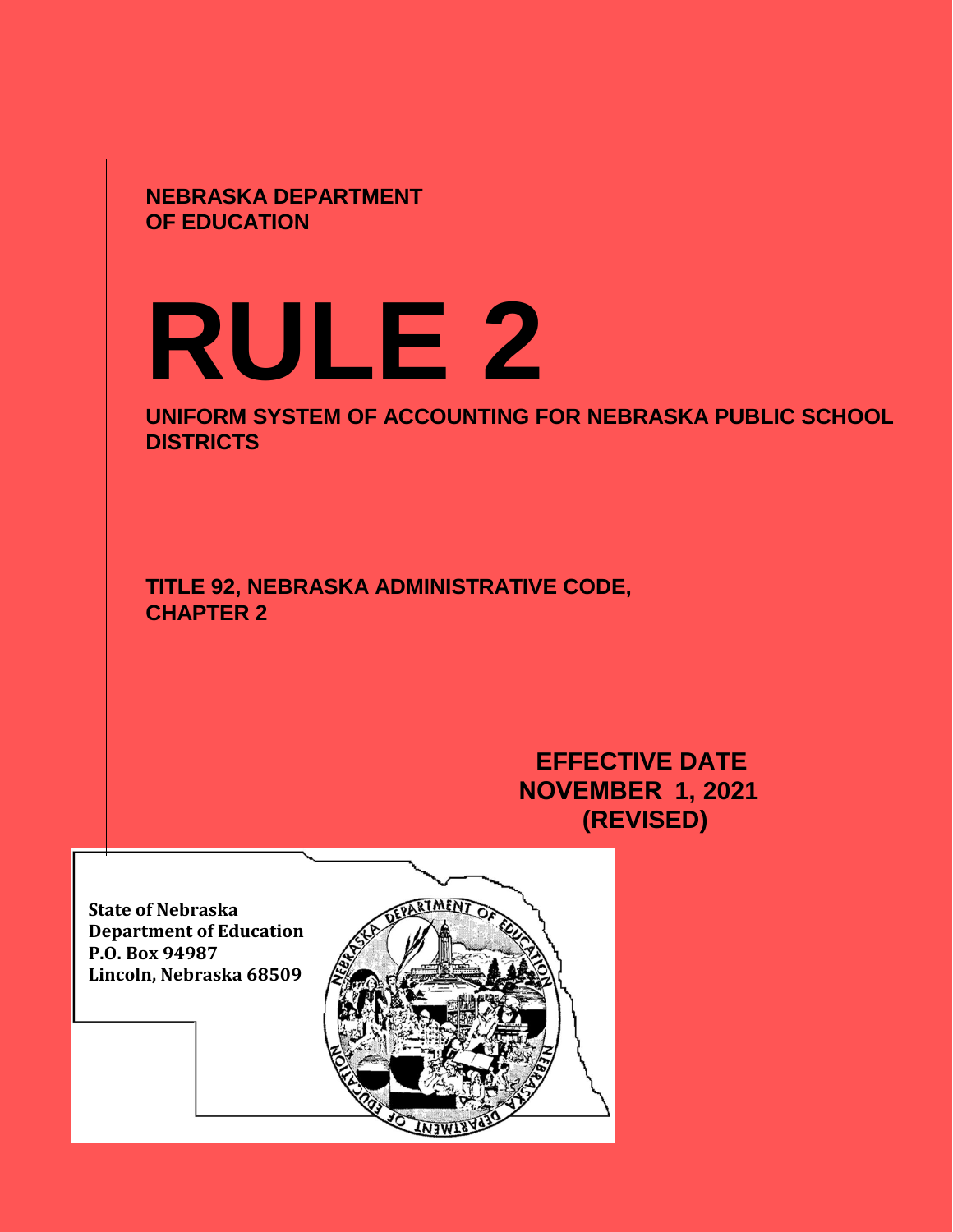# TITLE 92 - NEBRASKA DEPARTMENT OF EDUCATION CHAPTER 2 - UNIFORM SYSTEM OF ACCOUNTING FOR NEBRASKA PUBLIC SCHOOL **DISTRICTS**

# NUMERICAL TABLE OF CONTENTS

| <b>SUBJECT</b>              | <b>STATUTORY</b><br><b>AUTHORITY</b> | <b>CODE</b><br><b>SECTION</b> |
|-----------------------------|--------------------------------------|-------------------------------|
| General Information         | 79-1088                              | 001                           |
| Definitions                 | 79-1088                              | 002                           |
| <b>General Procedures</b>   | 79-1088, 79-1098                     | 003                           |
| Coding Structure            | 79-1088                              | 004                           |
| <b>Financial Reports</b>    | 79-528                               | 005                           |
| <b>Attendance Reporting</b> | 79-528                               | 006                           |

Appendix A \* - Governmental Accounting and Financial Reporting Standards by the Governmental Accounting Standards Board entitled Governmental Accounting and Financial Reporting Standards

> \* (A copy of the appendix is on file at the Nebraska Department of Education's central office in Lincoln.)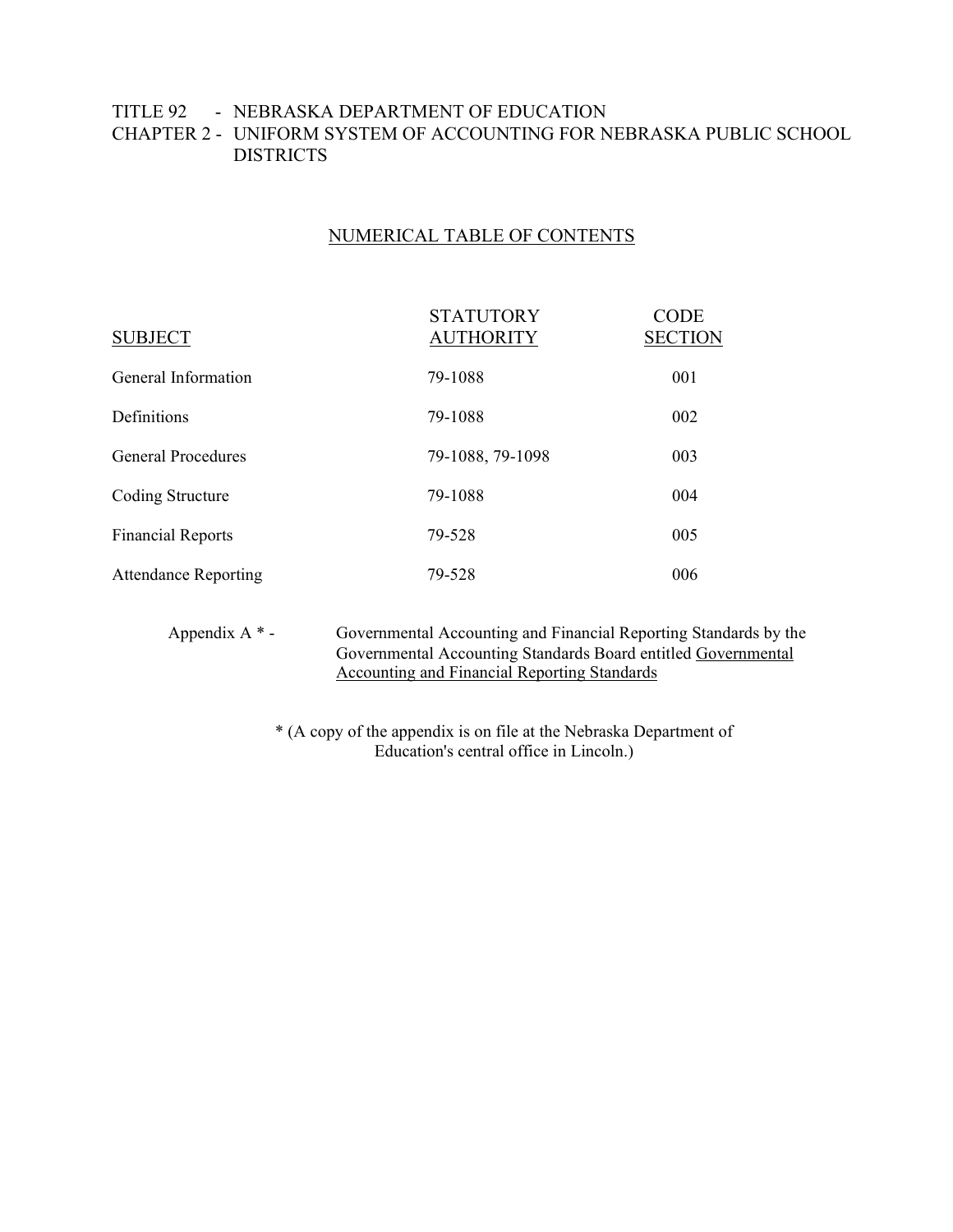# TITLE 92 - NEBRASKA DEPARTMENT OF EDUCATION CHAPTER 2 - UNIFORM SYSTEM OF ACCOUNTING FOR NEBRASKA PUBLIC SCHOOL **DISTRICTS**

# ALPHABETICAL TABLE OF CONTENTS

| <b>SUBJECT</b>              | <b>STATUTORY</b><br><b>AUTHORITY</b> | <b>CODE</b><br><b>SECTION</b> |
|-----------------------------|--------------------------------------|-------------------------------|
| <b>Attendance Reporting</b> | 79-528                               | 006                           |
| Coding Structure            | 79-1088                              | 004                           |
| Definitions                 | 79-1088                              | 002                           |
| <b>Financial Reports</b>    | 79-528                               | 005                           |
| General Information         | 79-1088                              | 001                           |
| <b>General Procedures</b>   | 79-1088, 79-1098                     | 003                           |

Appendix A \* - Governmental Accounting and Financial Reporting Standards by the Governmental Accounting Standards Board entitled Governmental Accounting and Financial Reporting Standards

> \* (A copy of the appendix is on file at the Nebraska Department of Education's central office in Lincoln.)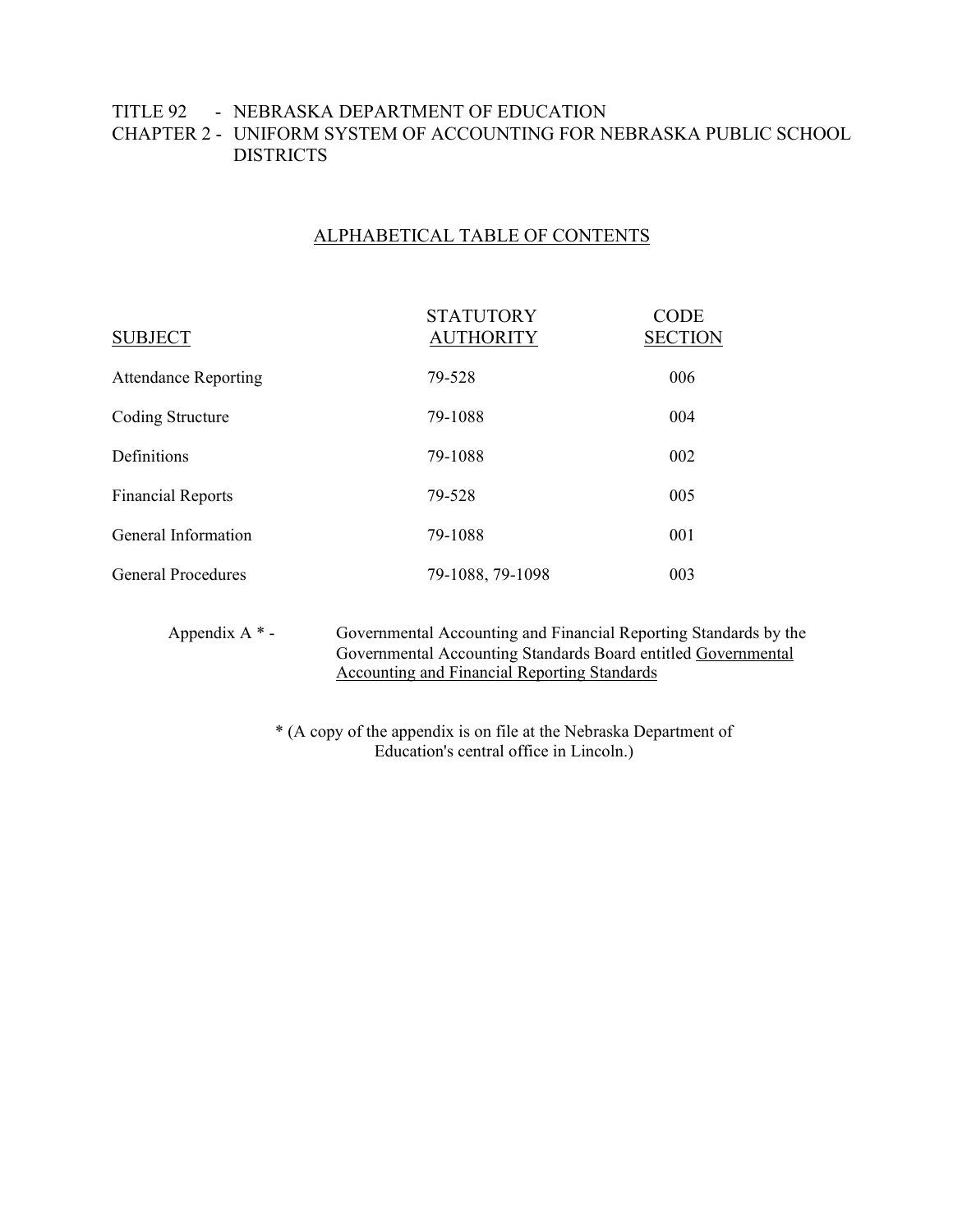## TITLE 92 - NEBRASKA DEPARTMENT OF EDUCATION CHAPTER 2 -UNIFORM SYSTEM OF ACCOUNTING FOR NEBRASKA PUBLIC SCHOOL **DISTRICTS**

#### 001 GENERAL INFORMATION

001.01 Statutory Authority. Section 79-1088 of the Revised Statutes of Nebraska (R.R.S.) requires the State Department of Education provide a uniform system of accounting, to which all public school districts in the State of Nebraska will adhere.

001.02 Scope and Application of this Rule. This chapter governs the establishment of a uniform system of accounting for all public school districts in Nebraska.

001.03 Source. Information included in this chapter has been taken directly from or adopted from the handbook entitled Financial Accounting for Local and State School Systems as revised by the National Center for Education Statistics.

002 Definitions: As used in this chapter, unless the context otherwise legally requires, the following definitions prevail:

002.01 Coding Structure. Coding Structure refers to the system used to classify revenues and expenditures by a certain order.

002.02 Level. Level refers to classification by grade or by other organizational units, for example, elementary and secondary.

002.03 Membership. Count of students registered to attend school (present and absent) at a point in time during the school year.

002.04 Nebraska Budget Act. The Nebraska Budget Act begins in Section 13-501, R.R.S.

002.05 Object. Object refers to the type of service or commodity bought by the school district.

002.06 Source. Source is the classification of revenue by the point of origin of the funds received.

002.07 Tax Equity and Educational Opportunity Support Act (TEEOSA) means the Act at Section 79- 1001 et seq., R.R.S.

002.08 Without Excuse. Without Excuse means that school district personnel do not consider the student to have an excused absence.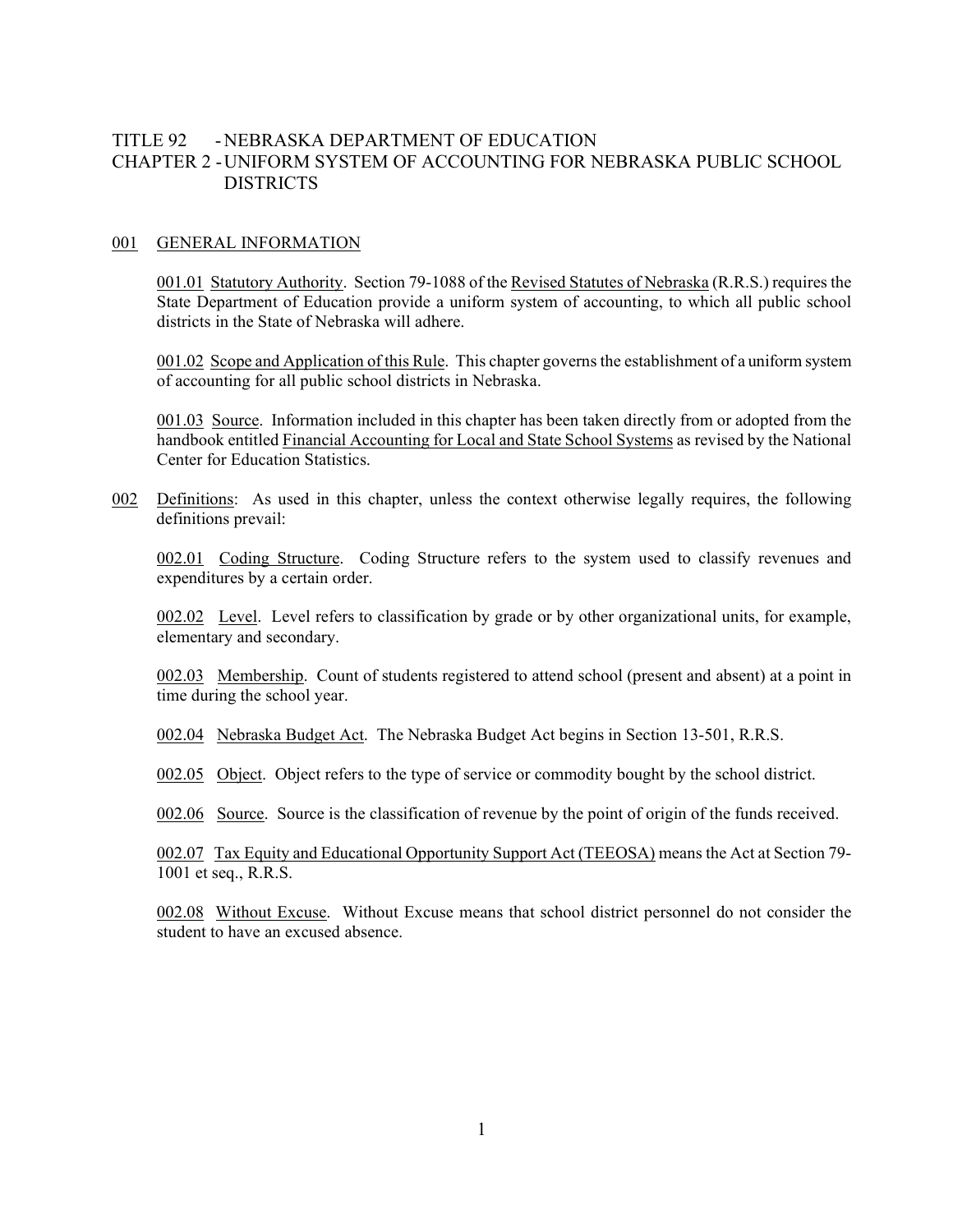#### 003 General Procedures

003.01 Accounting System. An accounting system is that combination of people, equipment, methods, internal controls, and procedures organized to record financial activity and to display that activity in financial reports. A primary purpose of an accounting system is to produce financial information organized in meaningful ways for various reporting uses. The accounting system is the means by which financial data is acquired during the actual operation of the public school district, recorded in an appropriate permanent form, and then analyzed to produce the reports for various purposes.

Internal control is a system affected by the district's board of education, management, and other personnel designed to provide reasonable assurance regarding the achievement of objectives in the following categories: (a) reliability of financial reporting, (b) effectiveness and efficiency of operations, and (c) compliance with applicable laws and regulations. Internal control consists of the following five interrelated components: (1) control environment (sets the tone of an organization, influencing the control consciousness of its people and is the foundation for all other components of internal control, providing discipline and structure), (2) risk assessment (the entity's identification, analysis and management of risks relevant to achievement of its objectives and to the preparation of financial statements that are fairly presented in conformity with accounting principles generally accepted in the United States of America (or another comprehensive basis of accounting) (Appendix A, a copy of which is on file at the Nebraska Department of Education's (NDE's) central office in Lincoln), (3) control activities (the policies and procedures that help ensure that management directives are carried out), (4) information and communication (the identification, capture, and exchange of information in a form and time frame that enable people to carry out their responsibilities), (5) monitoring (a process that assesses the quality of internal control performance over time).

003.02 Basis of Accounting. The basis of accounting refers to the point in time when revenues and expenses or expenditures are recognized in the accounting system. The basis of accounting, therefore, determines the time at which the accounting system recognizes accounting transactions.

003.02A Cash Basis. Cash-basis accounting recognizes transactions when cash is actually received or disbursed. Public school districts in Nebraska may operate on another comprehensive basis of accounting which includes the use of the cash basis of accounting.

003.02B Accrual and Modified Accrual Basis. Accrual basis accounting recognizes revenues as soon as they are earned. Expenses are recognized as soon as the liability is incurred, regardless of the timing of the related inflows and outflows of cash. For funds that use the modified accrual basis of accounting, revenues are recognized when earned, but only to the extent that they are available (i.e., collectible within the period soon enough afterwards to be used to pay liabilities of the current period). Debt service payments and a number of specified liabilities are only recognized as expenditures when due. Public school districts in Nebraska may operate on a system of accounting in conformity with accounting principles generally accepted in the United States of America (Appendix A, a copy of which is on file at the NDE's central office in Lincoln), which may include the use of the accrual and/or modified accrual basis of accounting. School districts using the accrual or modified accrual basis of accounting must report to the NDE on a cash basis.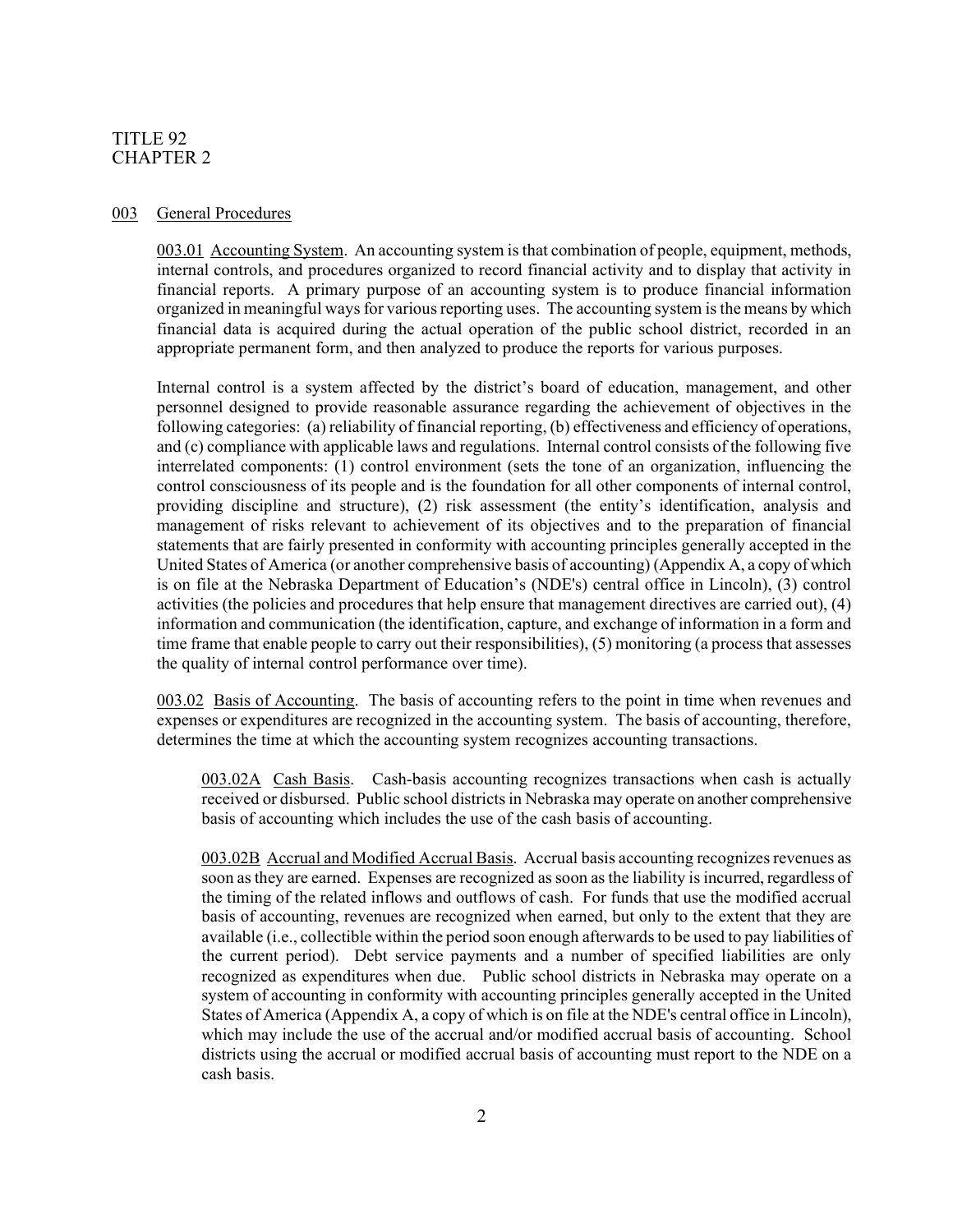003.03 Fund Accounting. A fund is a fiscal and accounting entity, with a self-balancing set of accounts and is completely independent of any other fund. All school district accounting systems must be organized and operated on a fund basis. The reporting focus of the funds is upon determining financial position rather than net income.

003.03A General Fund. The General Fund may finance all facets of services rendered by the school district, inclusive of operation and maintenance. General Fund revenues are classified according to source while its expenditures are classified according to specific functions. The General Fund must be maintained by all operating school districts in the State. General Fund expenditures are limited by the TEEOSA.

003.03B Depreciation Fund. A Depreciation Fund may be established by a school district in order to facilitate the eventual purchase of a costly capital outlay by reserving such monies from the General Fund. To allocate monies from the General Fund, a school district will show the movement of monies as an expense from the General Fund and the Depreciation Fund will show the revenue as a transfer from the General Fund. The school district may divide this fund into more than one account to allocate a portion of this fund for different valid purposes. The purpose of a Depreciation Fund is to spread replacement costs of capital outlays over a period of years in order to avoid a disproportionate tax effort in a single year to meet such an expense. The budgeted total requirements of this fund is restricted as part of the Allowable Reserve by the TEEOSA. The Depreciation Fund is considered only a component of the General Fund.

003.03C Employee Benefit Fund. An Employee Benefit Fund may be established in order to specifically reserve General Fund money for the benefit of school district employees (unemployment compensation, early retirement, health insurance deductibles, etc.). To allocate monies from the General Fund, a school district will show the movement of monies as an expense from the General Fund, and the Employee Benefit Fund will show the revenue as a transfer from the General Fund. The school district may divide this fund into more than one account to allocate a portion of this fund for different valid purposes. The cash reserve of this fund is restricted as part of the Allowable Reserve by the TEEOSA. The Employee Benefits Fund is considered a component of the General Fund.

003.03D Contingency Fund. A Contingency Fund is authorized by Section 79-1072, R.R.S. and may be established by school districts to fund uninsured losses and legal fees incurred by the school district for defense against possible losses. Expenditures from this fund must not exceed five percent of the total budgeted General Fund expenditures of the school district. To allocate monies from the General Fund, a school district must show the movement of monies as an expense from the General Fund, and the Contingency Fund must show the revenue as a transfer from the General Fund. This fund is restricted as part of the Allowable Reserve by the TEEOSA.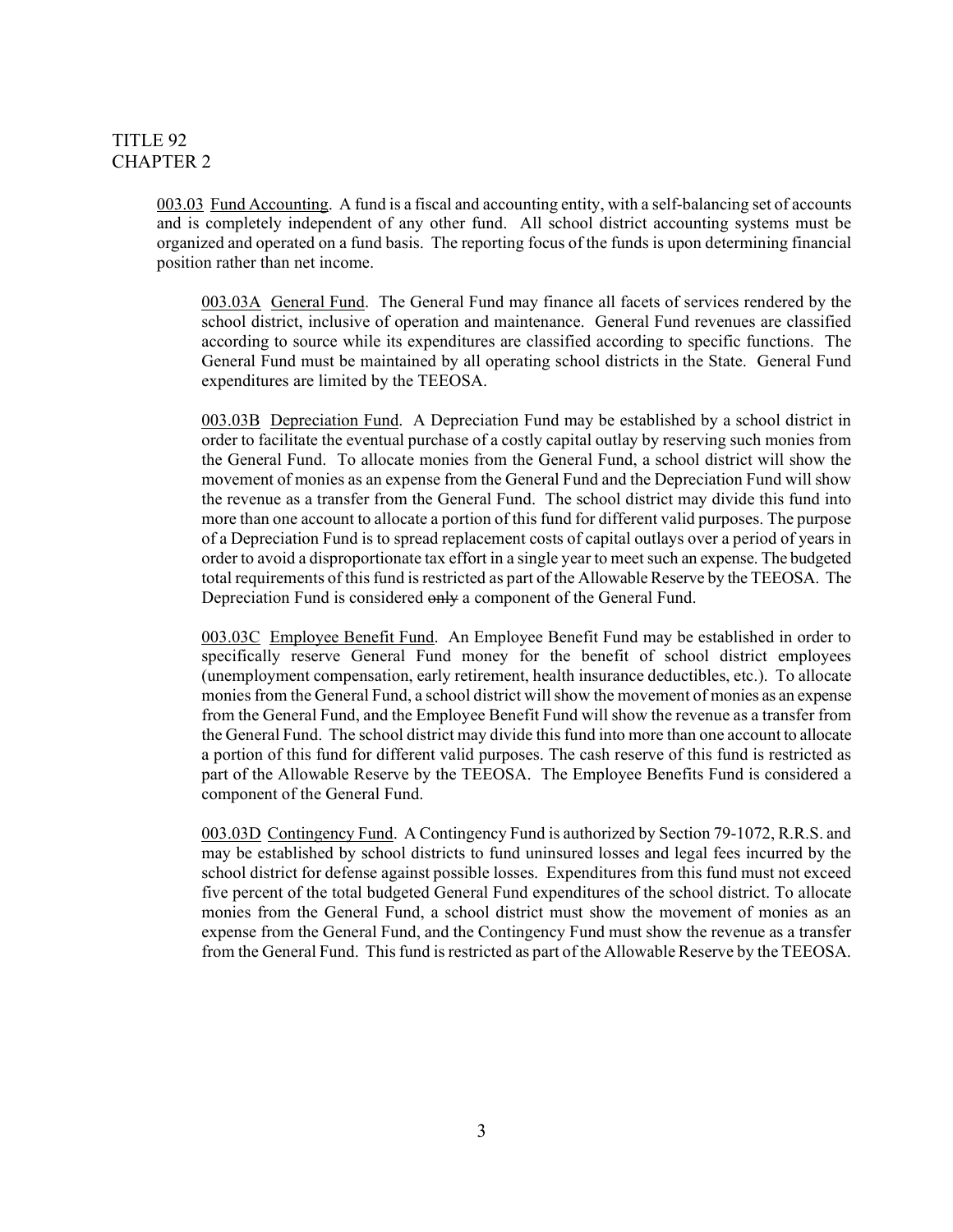003.03E Activities Fund. The Activities Fund is required to account for the financial operations of quasi-independent student organizations, interschool athletics, and other self-supporting or partially self-supporting school activities, not part of another fund. The inclusion of such accounts in the General Fund (see 003.03A) would distort the financial position of the basic school operation and would complicate the computation of the net expense incurred in conducting school services. The Activity Fund may not be used to record general operation revenues or expenditures, nor may the Activity Fund be used as a clearing account for the General Fund. The school district may divide this fund into more than one account to allocate a portion of this fund for different purposes.

The financial operations of all school-connected activities are a legal responsibility of the school district board of education. If deficits in such activities are incurred, they may be paid from the General Fund (see 003.03A). Such revenue finances only those projects which qualify for approval under policies established by the school district board of education for such activities.

003.03F School Nutrition Fund. The School Nutrition Fund is required to accommodate the financial activities of all Child Nutrition Programs. These include the School Lunch, School Breakfast, After School Snack, Special Milk, Child and Adult Care Food, Fresh Fruit and Vegetable Program, and the Summer Food Service Programs. The School Nutrition Fund must reflect a record of all revenues and expenditures incident to the operation of all Child Nutrition Programs. If a deficit is incurred in the operation, the deficiency may be covered by funds transferred from the General Fund.

003.03G Bond Fund. The Bond Fund must be used to record tax receipts and the payment of bond principal and interest, and other related costs (i.e. investment interest, trustee fees, etc.). If the fund balance is not sufficient to meet interest or bond retirement payments from the Bond Fund, the General Fund may be used for these payments. Revenue from a levy to retire bonds in any school district is retained in a separate fund by the county treasurer, the financial institution serving as a fiscal agent or the school district. Funds may be disbursed upon appropriate demand. All records of the transactions in this area must be maintained in this fund. Proceeds from a bond issue must be deposited into the Special Building Fund (see 003.03H) to be expended on the actual building project.

003.03H Special Building Fund. A Special Building Fund must be established when a school district decides to acquire or improve sites and/or to erect, alter, or improve buildings. The sale of bonds, the sale of property, donations or tax receipts will be the primary sources of revenue for the Special Building Fund. Regardless of the source of money to be used for building construction and related costs, all income for this purpose must be accountable through this fund. General Fund expenditures for the purpose of this fund are not allowable. Special Building Fund accounting provides a more effective means of identifying those expenditures associated with construction activities and provides a complete and consolidated record of all costs of the building program at the conclusion of a project(s). If more than one Special Building Fund activity is active at the same time, separate accounts for each project may be established within the single Special Building Fund. The tax levy for this fund is restricted. The Board of Education of school districts may approve a budget with a levy limitation of \$0.14 per one hundred dollars of valuation (Section 79-10,120 R.R.S.); or a tax levy not to exceed \$0.175 per one hundred dollars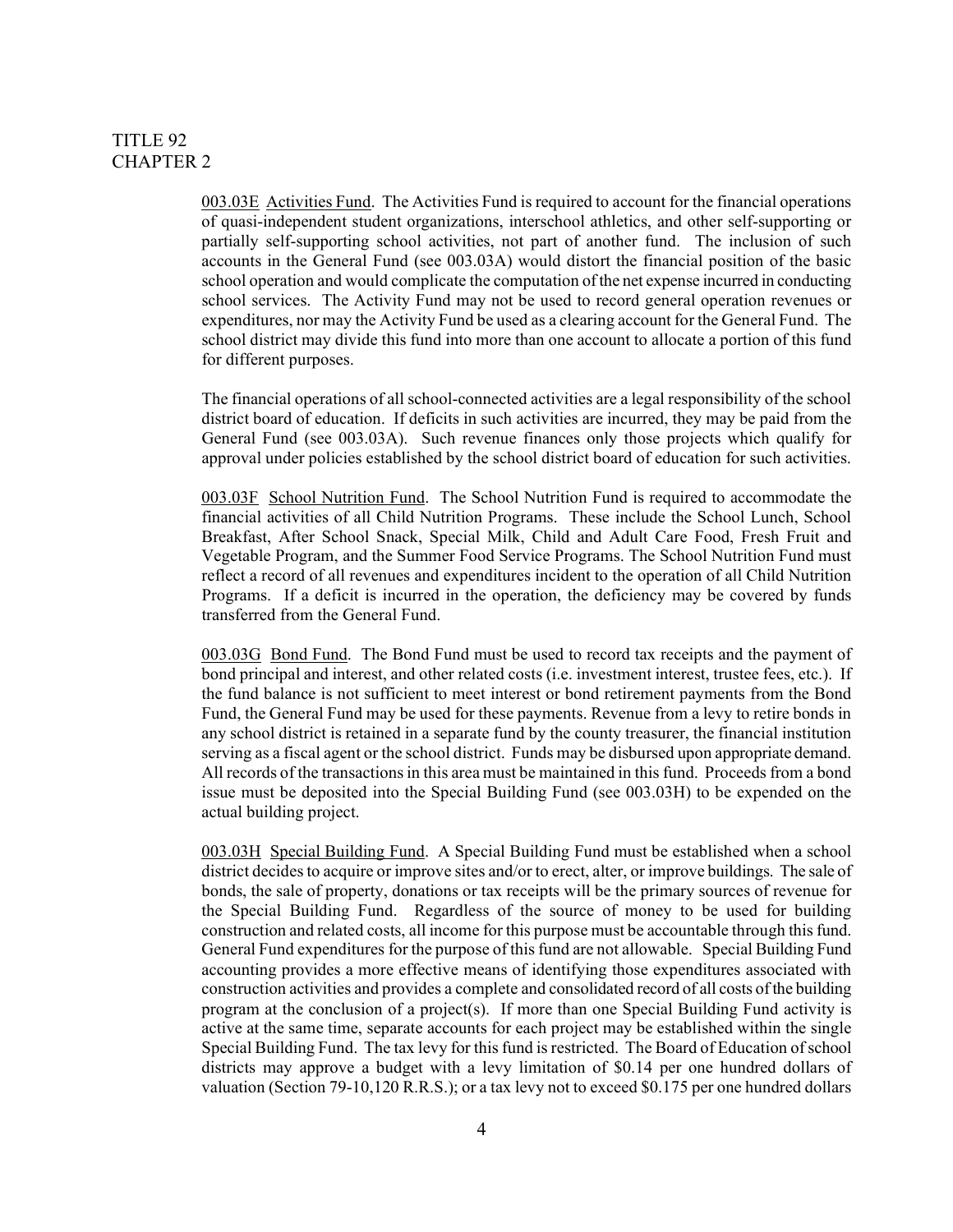of valuation may be established for this fund in any class of school district by a vote of the people for a term of not to exceed ten years (Section 79-1098 R.R.S.).

003.03I Qualified Capital Purpose Undertaking Fund. A Qualified Capital Purpose Undertaking Fund (QCPUF) may be established for a specific abatement project to address an actual or potential environmental hazard, accessibility barrier, life safety code violation, life safety hazard, or mold which exists within one or more existing school buildings or the school grounds of existing school buildings controlled by the school district. Such determination must not include abatement projects related to the acquisition of new property, the construction of a new building, the expansion of an existing building, or the remodeling of an existing building for purposes other than the abatement of environmental hazards, accessibility barriers, life safety code violations, life safety hazards, or mold. The period of years for such levy may not exceed ten years and the levy for such project when combined with all other levies pursuant to Sections 79-10,110.02 and 79- 10,110 R.R.S. may not exceed \$0.03 per one hundred dollars of taxable valuation. General Fund expenditures for the purpose of these funds are not allowable.

For projects in place prior to April 19, 2016, the Qualified Capital Purpose Undertaking Fund maximum levy remains at \$0.052.

If taxable valuation is lower than the taxable valuation in the year when the district last issued QCPUF bonds and the \$0.03 maximum levy is insufficient to meet the combined annual principal and interest, the district can exceed the \$0.03 maximum levy for the difference to meet that year's principal and interest obligations.

003.03J Cooperative Fund. The Cooperative Fund may be used by the school district acting as the fiscal agent for any cooperative activity between such district and one or more public agencies as defined in Section 13-803(2) R.R.S. All public agencies, including the school district acting as the fiscal agent, must show the payment for services to a cooperative in their General Fund or other appropriate fund (see 003.03A).

003.03K Student Fee Fund. The Student Fee Fund is a separate school district fund not funded by tax revenue into which money collected from students pursuant to subdivisions (1), (3), and (8) of Section 79-2,127 R.R.S., (fees collected for participation in extracurricular activities; fees collected for postsecondary education and fees collected for summer school or night school), must be deposited. Expenditures from this fund must be for the purposesfor which the fees were collected.

#### 003.04 General Information

003.04A Creating Funds. When it is determined that one of the listed funds is necessary, the district's Board of Education approves the creation of the fund when the budget, as required by the Nebraska Budget Act, is approved. The school district's Board of Education must specifically designate the uses for the Depreciation and Employee Benefits Funds.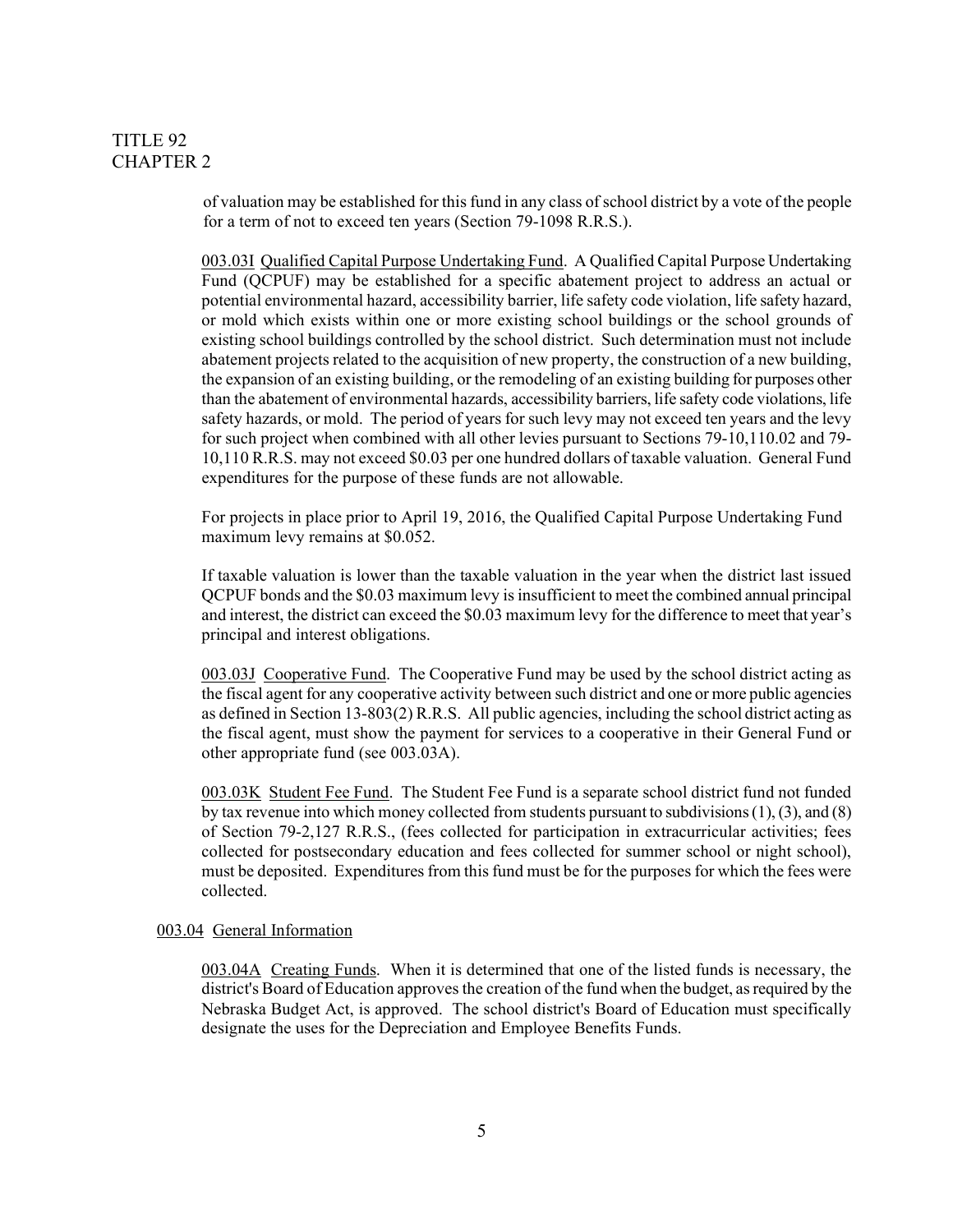003.04B Discontinuing Funds. When it is determined that one of the listed funds is no longer needed, the school district's Board of Education may take action to discontinue the fund. All remaining money in the discontinued fund must be transferred to the General Fund (see 003.03A).

003.04C Loans. Any class of school district may borrow money to the amount of seventy percent of the unexpended balance of total anticipated receipts for the General Fund, Special Building Fund, Bond Fund, or Qualified Capital Purpose Undertaking Fund for the current school fiscal year and the following school fiscal year (Section 79-1070 R.R.S.). These funds may also be used to make loans to each other. School districts must follow the provisions of Sections 79-1070 to 79-1071 R.R.S., when borrowing money.

004 Coding Structure. A coding system must be developed which distinguishes revenues from expenditures, identifies source of funds, identifies objects of expenditure, and for school districts, identifies expenses at the school building level. For each type of transaction, the specific account code is a combination that includes fund, function and object codes.

#### 004.01 Revenue

004.01A Funds. Funds must be established to carry on specific activities to attain certain objectives (see Section 003.03).

004.01B Revenue Source. These account codes permitsegregation of revenues by the following sources:

004.01B1 Local Sources. Revenue from local sources is the amount produced within the boundaries of the school district.

004.01B2 County and Educational Service Unit (ESU) Sources. Revenue from county and ESU sources is revenue collected by the county or ESU and distributed to the school districts.

004.01B3 State Sources. Revenue from State sources is revenue from funds collected by the State and distributed to school districts.

004.01B4 Federal Sources. Revenue from federal sources is revenue from funds collected by the Federal Government and distributed to school districts, either directly or through some intermediate agency such as the State.

004.01B5 Non-Revenue Receipts. Revenue sources which constitute fund revenues in a strict fund accounting context, but are not considered revenues to the school district (i.e., loans, transfers from other funds, etc.).

004.01B6 Non-Program Receipts. Revenue resulting from temporary intra-agency transactions with an offsetting entry in the non-program expenditure account (i.e., receipt of transfers from a savings account to a checking account [see 004.02E]).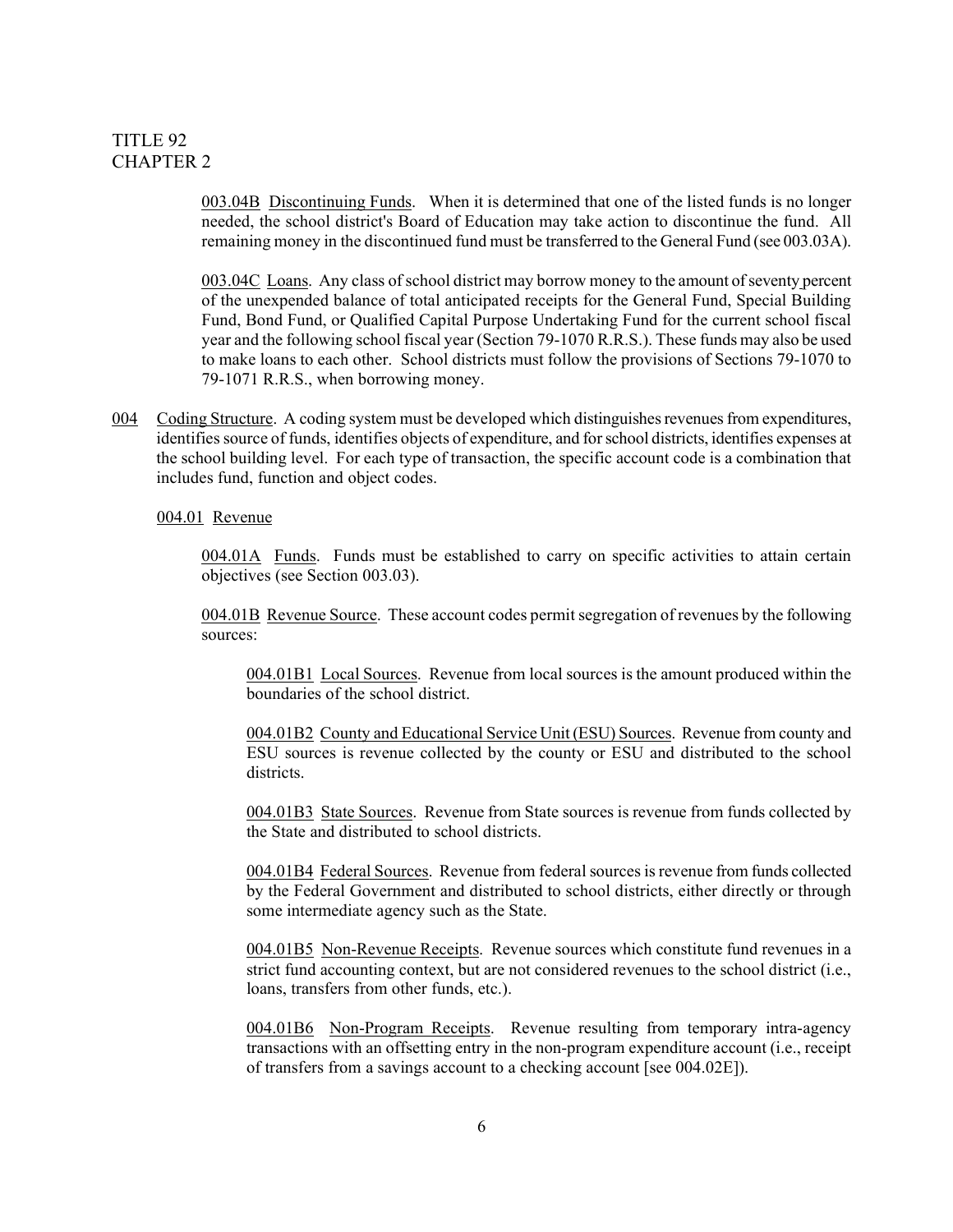004.01C Project/Reporting. Project/reporting permits local school districts to accumulate revenues to meet a variety of specialized reporting requirements, particularly for federally funded programs. For example, if schools districts participating in Elementary and Secondary Education Act Title I utilize both carry-over and current fiscal year funds, it is necessary to establish an accounting system which maintains a clear audit trail on each fiscal year's funds. Likewise, many school districts conduct both school year and summer programs which also necessitates separate accounting and reporting.

#### 004.02 Expenditure

004.02A Fund. Funds must be established to carry on specific activities or attain certain objectives (see Section 003.03).

004.02B Function. The function describes the activity for which a service or material object is acquired, exists or is used. Function includes the activities or actions that are performed to carry out the same general operational objectives of a school district.

004.02C Object. Object means the service or commodity obtained as the result of a specific expenditure. The NDE has classified objects into several major categories: (1) Salaries; (2) Employee Benefits; (3) Professional, Technical, and Property ; (4) Purchased Service; (5) Other Purchased Services; (6) Supplies; (7) Property; (8) Debt Service; and (9) Other. These broad categories may be subdivided to obtain more detailed information about Objects of Expenditures for internal reporting purposes.

004.02D School Level of Instruction. This permits segregation of expenditures by school building level.

004.02E Non-program Expenditures. An expenditure resulting from temporary intra-agency transactions with an off-setting entry in the non-program receipt account (i.e., transferring money from a checking account to a savings account [see 004.01B6]).

004.02F Project/Reporting. The project/reporting code permits school districts to record expenditures to meet a variety of specialized reporting requirements, particularly for federally funded programs. For example, if school districts participating in Elementary and Secondary Education Act Title I utilize both carry-over and current fiscal year funds, it is necessary to establish an accounting system which maintains a clear audit trail on each fiscal year's funds. Likewise, many school districts conduct both school year and summer programs which also necessitates separate accounting and reporting.

004.03 Automated Systems. In automated systems, additional codes may be needed for both the expenditure and the revenue account codes. These additional codes may be developed by local school districts as necessary.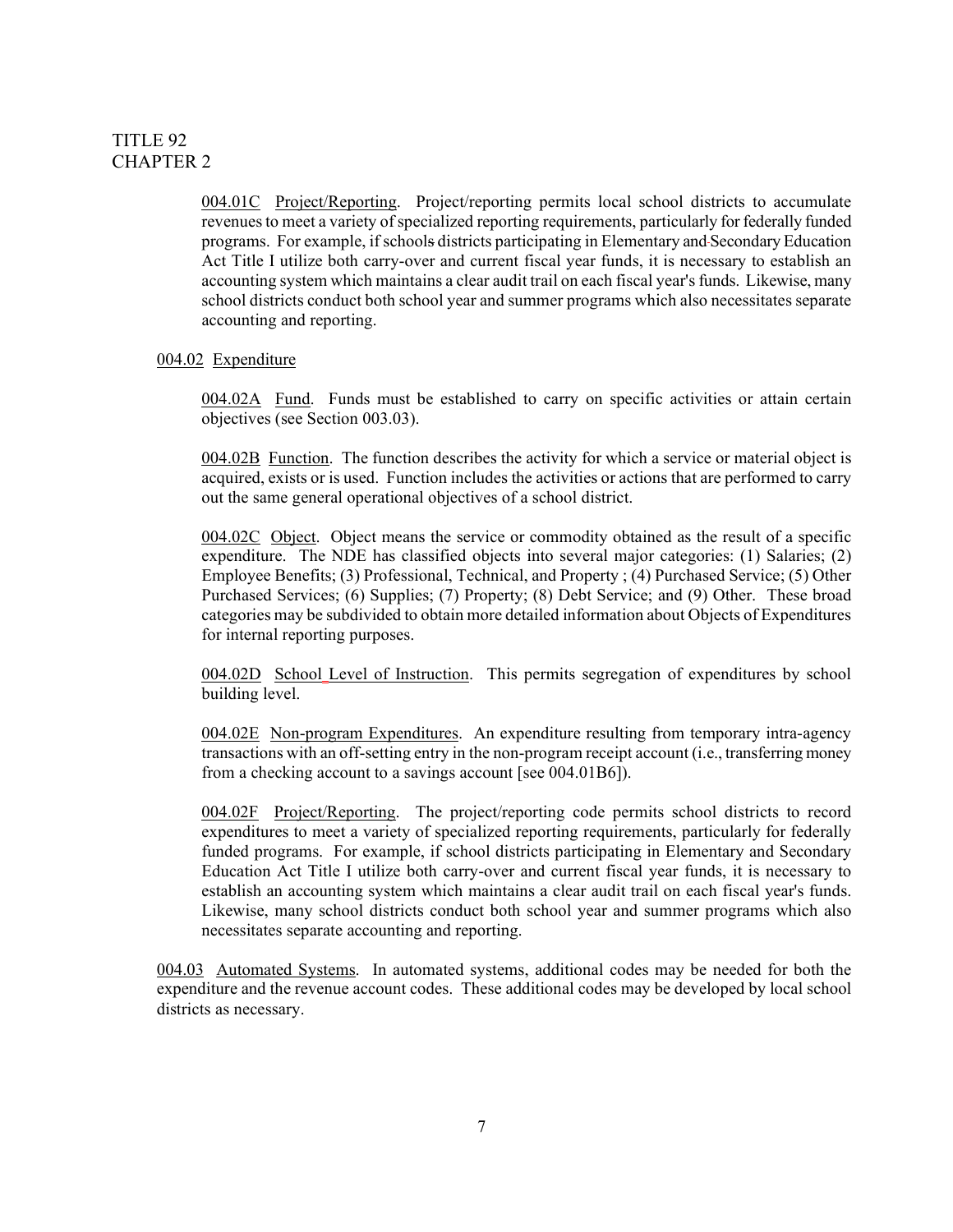#### 005 Financial Reports

005.01 Budget. The budget, as required by the Nebraska Budget Act, relies upon correct and properly classified accounting information. By using the expenditure and revenue account codes as described in Sections 004.01 and 004.02, the school district would have an appropriate accounting system for budgeting.

005.02 Annual Financial Report. A report utilizing the revenue and expenditure account codes and other components of the school district accounting system that identifies the financial activity of each school building in a school district as required by the NDE. By using the expenditure and revenue account codes as described in Sections 004.01 and 004.02, the school district would have an appropriate accounting system for completing the Annual Financial Report.

006 Student Membership & Attendance Reporting The following standards are used for completing reports for the NDE.

006.01 Membership. Students must be counted in membership in their resident school district on the first day of their official enrollment. Official enrollment is determined by each school district's criteria for participation in classwork. A student is no longer a member of the school district when a transfer to another school district is affected or if he/she has withdrawn or graduated. The data from the NDE's approved data collection system (e.g. ADVISER) is used to determine membership for individual districts.

006.02 Attendance. Students must be counted in attendance when they are present or participating in remote learning on days when school is in session. A student must be counted present only when he or she is actually at the school, is present at a school sponsored activity, or participating in remote learning which is supervised or coordinated by a member or members of the school staff. This may include authorized independent study, work-study programs, field trips, athletic contests, music festivals, student conventions, instruction for homebound students, summer school instructional programs or similar activities when officially authorized under policies of the local school board. It does not include "making up" school-work at home or activities supervised or sponsored by private individuals or groups.

006.02A Attendance at the school district level must be collected at least daily and calculated to the nearest hundredth of a day.

006.02B School districts must maintain a cumulative attendance and membership record for each student.

006.02C The cumulative attendance and membership record must contain the date of enrollment, number of days or partial days in attendance and absent during each school year enrolled, and the date of withdrawal or graduation.

006.03 Aggregate Days of Attendance. This is the sum of the days in attendance (to the nearest hundredth) of all students when school was actually in session during a given reporting period.